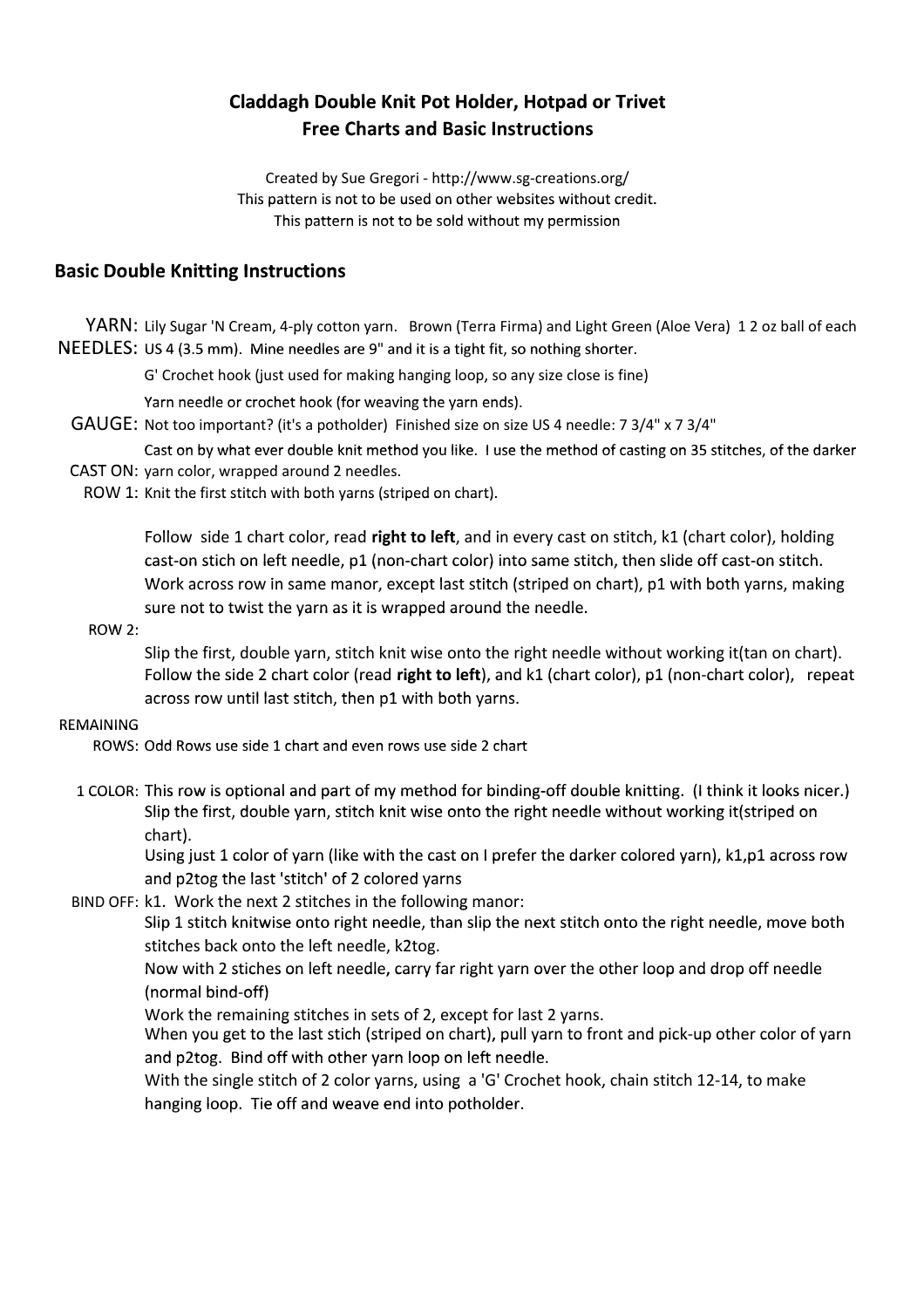# **Claddagh Double Knit Pot Holder, Hotpad or Trivet**

## **Free Charts and Basic Instructions**

Created by Sue Gregori - http://www.sg-creations.org/